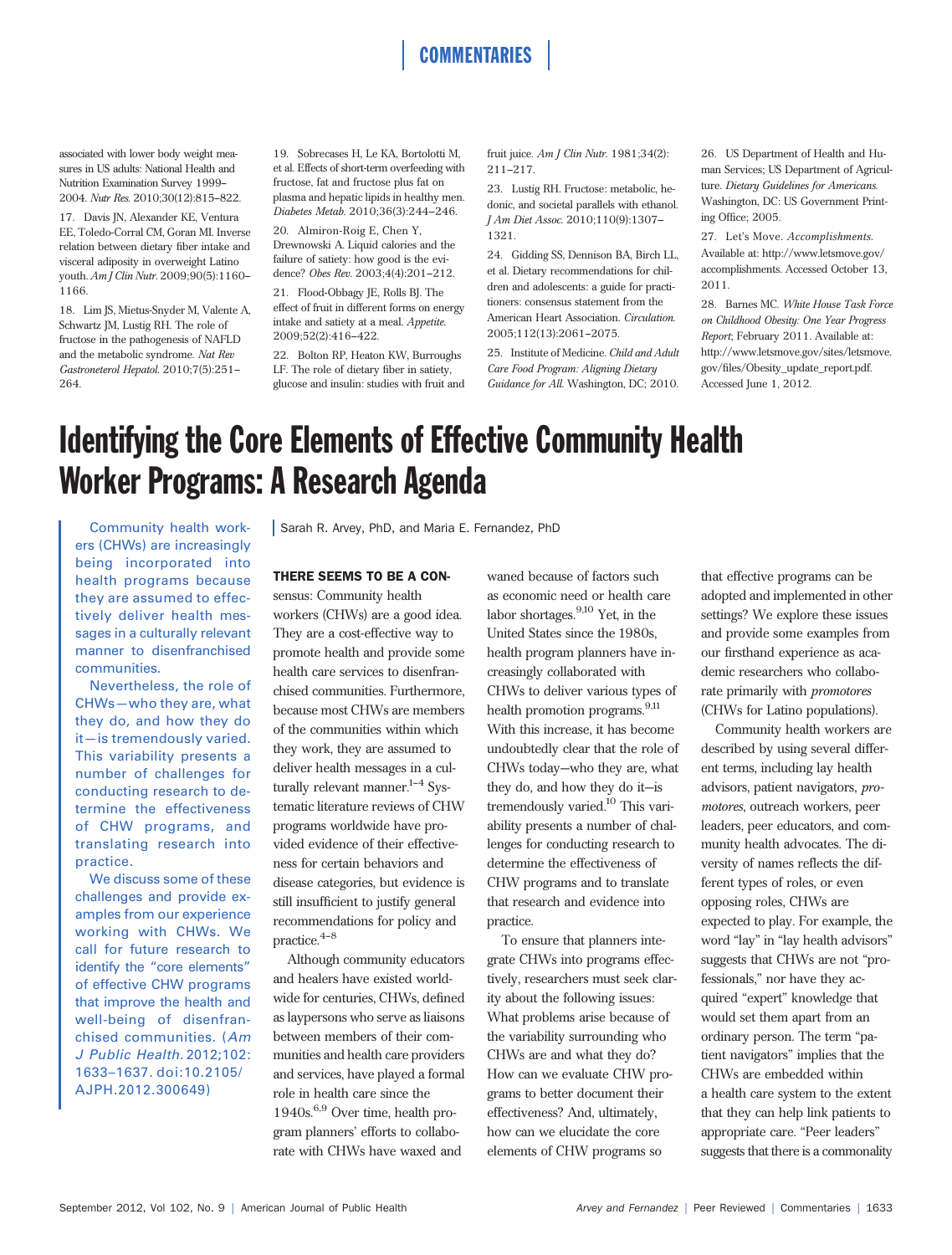# **COMMENTARIES**

between the CHWs and their clients, and that they have some leadership characteristics that motivate community members to model or adhere to their recommendations. The term "health advocate" implies that CHWs play an activist role within their community and that their work is related to the larger struggle for social justice for disenfranchised communities. The differences in roles implied by these terms are more than simple semantics; they imply skills and training that would likely vary considerably.

### THE ASSUMPTION OF SHARED CULTURE

The idea that CHWs are most effective when they share the culture of the populations they serve has important implications for the ways program planners expect CHWs to function and how they are trained. $4,6,12-14$ Many planners assume that if CHWs share (or, at the very least, understand) the culture of the community member with whom they are interacting, then they will be better able to tailor health messages, understand the underlying or unspoken reasons that person might adopt or reject recommended behaviors, and act as plausible role models. Nevertheless, important questions remain: What exactly is shared culture? How does it influence CHW program effectiveness? How can planners consistently and appropriately integrate it into program design and training?

"Culture" is more complex than simply sharing language and ethnicity, and researchers have expressed the need for programs founded upon a rich and nuanced understanding of culture.<sup>15</sup> Culture, "the patterned processes of people making sense

of their world,"<sup>16(p15S)</sup> is embedded in social context, the sociocultural forces that shape people's day-to-day experiences, and is determined by multiple levels of influence (structural, historical, environmental, local, and individual.<sup>17</sup>

It is unclear which elements of culture and social context should be shared for CHWs to be effective. It may be that being able to speak the same language or dialect is enough to ensure program effectiveness. On the other hand, there may be unconscious and unspoken understandings between peoples of the same culture that go beyond language that are at play. For example, it may be that promotores at sites with little diversity among Latino populations are more likely to share the culture of their fellow community members, but in large, diverse cities such as Los Angeles, Houston, Chicago, or New York that include subpopulations of Latinos of different cultural backgrounds and influenced by different forces of social context, these assumptions must be questioned.<sup>18</sup> These subpopulations may originate from many different countries and may have different immigration patterns, levels of acculturation, socioeconomic status, etc.<sup>18</sup> To design effective health programs, researchers must fully explore how the complex forces of social context and culture play into CHW effectiveness. Furthermore, it should be determined how shared culture differs in importance for programs that address different health issues and different communities.

# SETTINGS AND ROLES FOR PROGRAM DELIVERY

Community health workers work in many different settings, deliver programs to a varying number of people at one or more times, and use a diverse set of tools, all of which influence what they do. $1,19-24$  They work in public hospitals, community clinics, cancer centers, religiously affiliated community centers, etc. They can work inside formal and established centers of health care, but they are also known for neighborhood outreach (i.e., interacting with community members in homes, workplaces, or churches). Despite this diversity of settings, program planners often assume that CHWs function similarly in all sites. This may not be the case, and it is important to take into account the fact that different settings are populated by different people whose health education needs, time available, predisposition to receive health information, and adherence to health messages may differ dramatically. An individual who has access to primary care providers may have very different healthseeking practices than one who does not. There is little evidence on the comparative effectiveness of CHW programs that deliver health education to people in their own homes compared with in clinical settings. In a similar way, it is unclear if program effectiveness differs when CHWs work with groups of people (such as families or neighbors) compared with individuals.<sup>6</sup> Some research shows that the answers to these questions might depend upon cultural preferences for health communication.  $^{25-29}$ 

A complicating factor in research with CHWs is that there is little consensus about who or what CHWs really are. Are they community activists engaging in mutually constitutive dialogues with their community members or are they a mere delivery mechanism

for health programs?9,30 Not all program planners are clear about which role they expect CHWs to take and existing recommendations for practice do not necessarily provide guidance. For example, the Task Force on Community Preventive Services provides recommendations for increasing certain cancer prevention interventions based on a systematic review of the literature. In a review designed to provide guidance about the effectiveness of one-onone interventions, the Task Force classified CHW programs with other one-on-one programs delivered by clinic-based health care providers.<sup>30</sup> This classification (necessary because of the small number of high-quality published studies on the effectiveness of CHWs for cancer control) is problematic in that it obfuscates the advocate role of CHWs and excludes CHW programs that are delivered to groups of community members. The consequences of different expectations for CHWs and a lack of understanding of the core elements that make these programs effective may drastically influence program impact. It may be that CHWs who act as community activists are more effective in improving health outcomes of certain populations, but less so in others. In a similar way, it may be that didactic strategies are more effective for some populations than for others.<sup>30</sup> Creating a separate analytical category for CHW programs in systematic reviews could provide more information about the impact of CHWs and under which circumstances and for what behaviors they are most effective. Furthermore, conducting research on cultural preferences for CHW roles and communication styles could illuminate the broad spectrum of

roles that CHWs can and should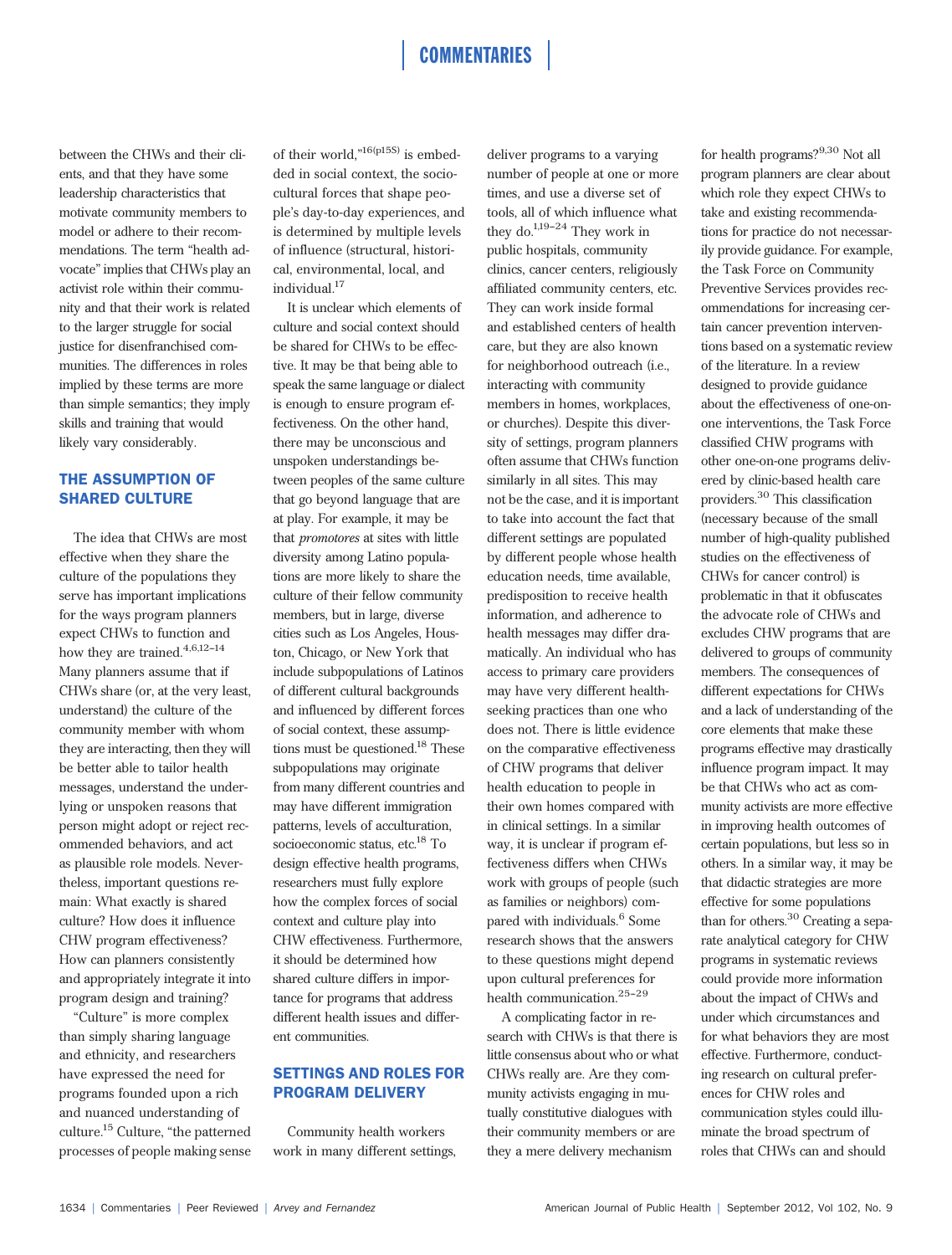# **COMMENTARIES**

take when working with different populations.

Differences in program delivery affect the quality of the relationship, and the interaction that CHWs have with community members can vary widely across programs. The quality of that relationship can be influenced by things such as the number of interactions and the tools that are used to facilitate the interaction. Some programs provide multiple opportunities for CHWs to interact with community members, whereas other interventions involve just 1 meeting. $22$  In some cases, the community members with whom CHWs interact are part of their immediate social network; in others, they are complete strangers. In addition, multimedia tools, increasingly being used by CHWs, may be a way to enhance communication between CHWs and community members, but use of such tools varies widely. The CHWs are often charged with using a wide variety of tools ranging from nothing other than their own voice to pamphlets, videos, or advanced multimedia and computer-based interactive technologies to enhance their communication with individuals. Our research comparing low- and high-tech multimedia tools used by promotores suggests that tools can either enhance or hinder promotores' efforts.<sup>31</sup> It is important to identify what elements of CHW programs enhance the quality of the relationship between CHWs and community members, noting that this may be different for different health behaviors and for different populations.

For evaluation purposes, it is also important to understand how community members themselves recognize and understand CHWs' role in their own health-seeking

practices. Our experience suggests that ordinary people may not know what a CHW is and what CHWs are supposed to do. For example, we found that only 61.9% of 341 study participants who received a promotor-delivered intervention in their home answered positively that they had been visited by a promotor in the past 6 months. This suggests that some of our study participants may have thought that the concerned person who visited them to talk about colorectal cancer was just that—a concerned person—or that they do not remember being visited by a "CHW" at all. Or, perhaps study participants were unable to differentiate between data collectors and promotores because both asked questions about colorectal cancer screening. Essentially, the concrete categories researchers use to determine program effectiveness might not resonate with the people they want to help, and from whom they rely on for information. Researchers must find a way to measure this accurately to ensure findings can inform practice.

## INSTITUTIONALIZING COMMUNITY HEALTH **WORKERS**

Public health practitioners have called for the integration of CHWs in health care systems via the creation of formal infrastructures to make CHW programs remain viable in the long term.<sup>11,14,32,33</sup> Indeed, in many states, CHWs have formed formal associations; departments of health have initiated components of institutionalization such as instituting credentialing programs with required education, training, and certification (see http://www. chw-nec.org); and state and federal agencies are beginning to enact

policy regarding CHWs.32,34 There are valid reasons for this move. Institutionalizing CHWs could help legitimize their role in the health care system and ensure some consistency in terms of the quality of care they are able to provide. In addition, it could provide them with opportunities for education and career advancement. Lessons learned from other health care fields (e.g., nursing) that went through similar processes may be useful to consider.35

Nevertheless, there are also reasons to be cautious about this movement. For example, the impact of 1 component of institutionalization, CHW certification, is still unknown, and we suspect that in some cases the opportunity or a requirement for certification could adversely affect CHWs. For example, organizational preferences for hiring certified CHWs are unknown, and whether certified CHWs are paid more than those who are not certified is undocumented. Our research in South Texas revealed that some promotores had been certified by the Texas Department of Health and Human Services, some had not, and that some who had been certified chose not to renew their certification despite the fact that they still worked as promotores. The promotores claimed that organizations preferred to hire certified promotores, but that certified promotores were not paid more than those without certification, and that the community members with whom they worked did not care whether they were certified or not. One of the promotoras reported that, for her, the value in certification was in the educational opportunities it provided. The consequences of creating such hierarchies among CHWs, and the hierarchy's effects on their efforts should be known before we invest

in widespread programmatic changes.

Furthermore, it may not be easy for CHWs to comply with components integral to certification. Although community colleges should be commended for creating innovative mechanisms for delivering CHW certification curriculums, the practical matters and costs related to obtaining certification should not be underestimated. It not only costs money to become certified but nonmonetary costs such as time away from paid work (as CHWs or other positions—many of the promotores we have collaborated with have worked 2 or more paying jobs at a time) or costs of childcare also may be incurred when CHWs seek certification. In addition, health program planners and state certification agencies should consider whether it is fair to expect and require CHWs to be able to navigate community college courses for certification, particularly those who are members of underserved and disadvantaged communities for whom access to and integration into formal higher educational systems may be difficult and uncommon. Above all, if formal training is to be required, it must be affordable and accessible.

Indeed, institutionalization might alter the very elements of CHWs that make them effective. Witmer et al. illuminated some of the "potential risks" in building a formal infrastructure, stating,

Although such support can offer financial and other securities, it can also threaten what makes CHWs unique and effective. The strength of the programs appears to be their flexibility to provide innovative solutions and adapt to changing community health needs and circumstances.36(p1057)

Beyond flexibility, it may be the very fact that CHWs are not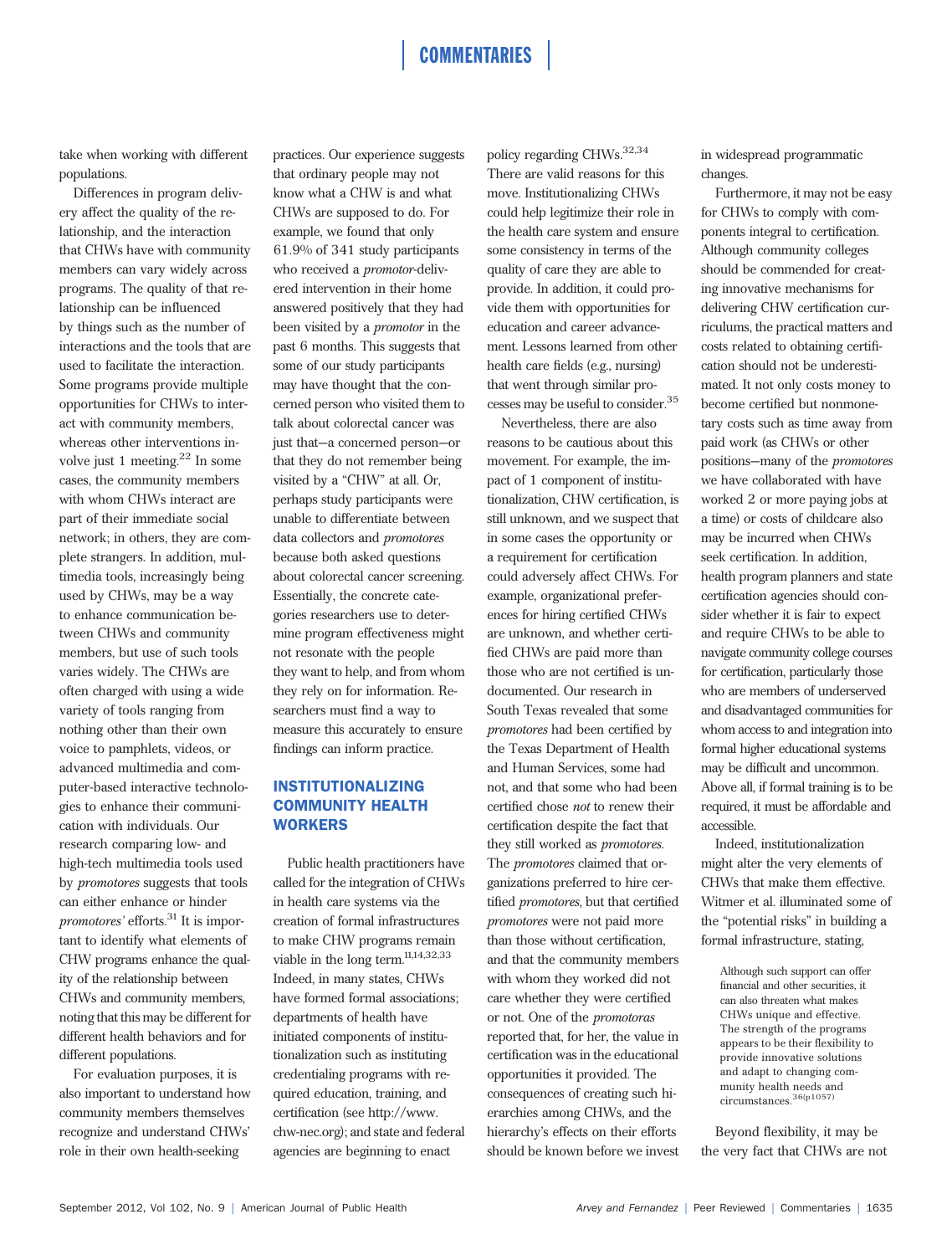"experts" (i.e., that they most likely do not differ in terms of education, power, or social capital from their clients) that makes them most effective.<sup>13</sup> How might making experts out of CHWs who are supposed to be "like" the community members with whom they work change the dynamic of CHW program delivery and interpersonal communication with clients? Public health practitioners should understand how the institutionalization of CHWs could alter the core elements that help them develop quality relationships with community members and, in turn, increase program effectiveness.

Finally, although institutionalizing CHWs may provide new opportunities for women because most CHWs are female, $<sup>1</sup>$  often</sup> those opportunities exist at the lowest level of health care professionals in terms of education and, most likely, in terms of pay.<sup>37</sup> Essentially, program planners are asking women to do some of the work for low or no remuneration that those more highly trained professionals do not have time for, have no incentive to do, or are not interested in doing. If CHWs are effective and essential, they must be fairly compensated.<sup>38,39</sup>

### SUMMARY AND IMPLICATIONS

Among the points we raise here, we believe that one of the most critical for increasing the effectiveness of CHW programs as well as their adoption and implementation in community settings around the country is the need to understand the core elements of these programs. What are the active ingredients in CHW programs that make them effective (e.g., interpersonal connectedness

and rapport, their function as role model or community advocate, the commitment a person feels to comply with promotoras' recommendations because of cultural norms)? These largely unanswered questions require thoughtful evaluation approaches to address. Ethnographic methods that highlight culture and social context and seek to situate findings in the fabric of daily life and social context are optimal for this pursuit.40,41 We strongly believe that CHWs can help improve the health and overall well-being of disenfranchised, medically underserved communities. Nevertheless, we recognize that research that provides evidence to this end must be conducted to elucidate the components or core elements that ensure their effectiveness and ultimately ensure their place in our health care system.  $\blacksquare$ 

#### About the Authors

At the time of writing, Sarah R. Arvey and Maria E. Fernandez were with the School of Public Health-Houston Health Science Center, University of Texas, Houston.

Correspondence should be sent to Sarah R. Arvey, Lance Armstrong Foundation, 2201 E 6th St, Austin, TX 78702 (e-mail: sarah. arvey@livestrong.org). Reprints can be ordered at http://www.ajph.org by clicking the "Reprints" link.

This article was accepted January 3, 2012.

#### **Contributors**

S. R. Arvey conceptualized the article, and both authors wrote it.

#### **Acknowledgments**

S. R. Arvey drafted this article and conducted supportive research as a postdoctoral fellow at the University of Texas, School of Public Health—Cancer Education and Career Development Program— National Cancer Institute/National Institutes of Health (grant R25-CA-57712). The research reported here was generously funded by Centers for Disease Control and Prevention Research Center (Special Interest Project 18-U48 DP000057-01; M. E. F., principal investigator).

The authors express sincere gratitude to all the promotores with whom they have collaborated over time.

Note. The content is solely the responsibility of the authors and does not necessarily represent the official views of the National Cancer Institute, the National Institutes of Health, or the Centers for Disease Control and Prevention.

### Human Participant Protection

This research was conducted with the approval of the Committee for the Protection of Human Subjects at the University of Texas-Houston Health Science Center, School of Public Health (HSC-SPH-04-123).

#### References

1. US Department of Health and Human Services. Community health worker national workforce study. 2007. Available at: http://bhpr.hrsa. gov/healthworkforce/chw. Accessed January 4, 2010.

2. Smedley B, Stith A, Nelson A, eds. Unequal Treatment: Confronting Racial and Ethnic Disparities in Health Care. Washington, DC: National Academies Press; 2003.

3. Ngoc Nguyen TU, Tanjasiri SP, Kagawa-Singer M, et al. Community health navigators for breast- and cervicalcancer screening among Cambodian and Laotian women: intervention strategies and relationship-building processes. Health Promot Pract. 2008;9(4):356-367.

4. Rhodes SD, Foley KL, Zometa CS, et al. Lay health advisor interventions among Hispanics/Latinos: a qualitative systematic review. Am J Prev Med. 2007;33(5):418-427.

5. Lewin SA, Dick J, Pond P, et al. Lay health workers in primary and community health care. Cochrane Database Syst Rev. 2005;(1):CD004015.

6. Wells KJ, Luque JS, Miladinovic B, et al. Do community health worker interventions improve rates of screening mammography in the United States? A systematic review. Cancer Epidemiol Biomarkers Prev. 2011:20(8):1580-1598.

7. Viswanathan M, Kraschnewski J, Nishikawa B, et al. Outcomes of community health worker interventions. 2009. Report no. 1530-4396. Available at: http://www.ahrq.gov/downloads/pub/ evidence/pdf/comhealthwork/comhwork. pdf. Accessed June 8, 2012.

8. Gibbons MC, Tyus NC. Systematic review of U.S.-based randomized controlled trials using community health workers. Prog Community Health Partnersh. 2007;1(4):371-381.

9. Pérez LM, Martinez I. Community health workers: social justice and policy advocates for community health and

well-being. Am J Public Health. 2008;  $98(1):11-14$ 

10. Lehmann U, Sanders D. Community Health Workers: What Do We Know About Them? Geneva, Switzerland: World Health Organization; 2007.

11. Balcazar H, Rosenthal EL, Brownstein JN, et al. Community health workers can be a public force for change in the United States: three actions for a new paradigm. Am J Public Health. 2011;101(12):2199-2203.

12. Yu MY, Song L, Seetoo A, et al. Culturally competent training program: a key to training lay health advisors for promoting breast cancer screening. Health Educ Behav. 2007;34(6):928-941.

13. Giblin PT. Effective utilization and evaluation of indigenous health care workers. Public Health Rep. 1989;104  $(4):361-368.$ 

14. American Public Health Association. Support for community health workers to increase health access and to reduce health inequities. 2009; Policy no. 20091. Available at: http://www.apha. org/advocacy/policy/policysearch/ default.htm?id=1393. Accessed June 22, 2011.

15. Kagawa-Singer M, Emmons KM, eds. Behavioral Constructs and Culture for Cancer Screening. Health Educ Behav. 2009;36(5, suppl):1S-176S.

16. Pasick RJ, Burke NJ, Barker JC, et al. Behavioral theory in a diverse society: like a compass on Mars. Health Educ Behav. 2009;36(5, suppl):11S-35S.

17. Pasick RJ, Burke NJ. A critical review of theory in breast cancer screening promotion across cultures. Annu Rev Public Health. 2008:29:351-368.

18. González Burchard E, Borrell LN, Choudhry S, et al. Latino populations: a unique opportunity for the study of race, genetics, and social environment in epidemiological research. Am J Public Health. 2005;95(12):2161-2168.

19. Farquhar SA, Wiggins N, Michael YL, et al. "Sitting in different chairs": roles of the community health workers in the Poder es Salud/Power for Health Project. Educ Health (Abingdon). 2008;21(2):39.

20. Kobetz E, Mendoza AD, Barton B, et al. Mammography use among Haitian women in Miami, Florida: an opportunity for intervention. J Immigr Minor Health. 2010;12(3):418-421.

21. Reinschmidt KM, Hunter JB, Fernandez ML, et al. Understanding the success of *promotoras* in increasing chronic diseases screening. J Health Care Poor Underserved. 2006;17(2):256-264.